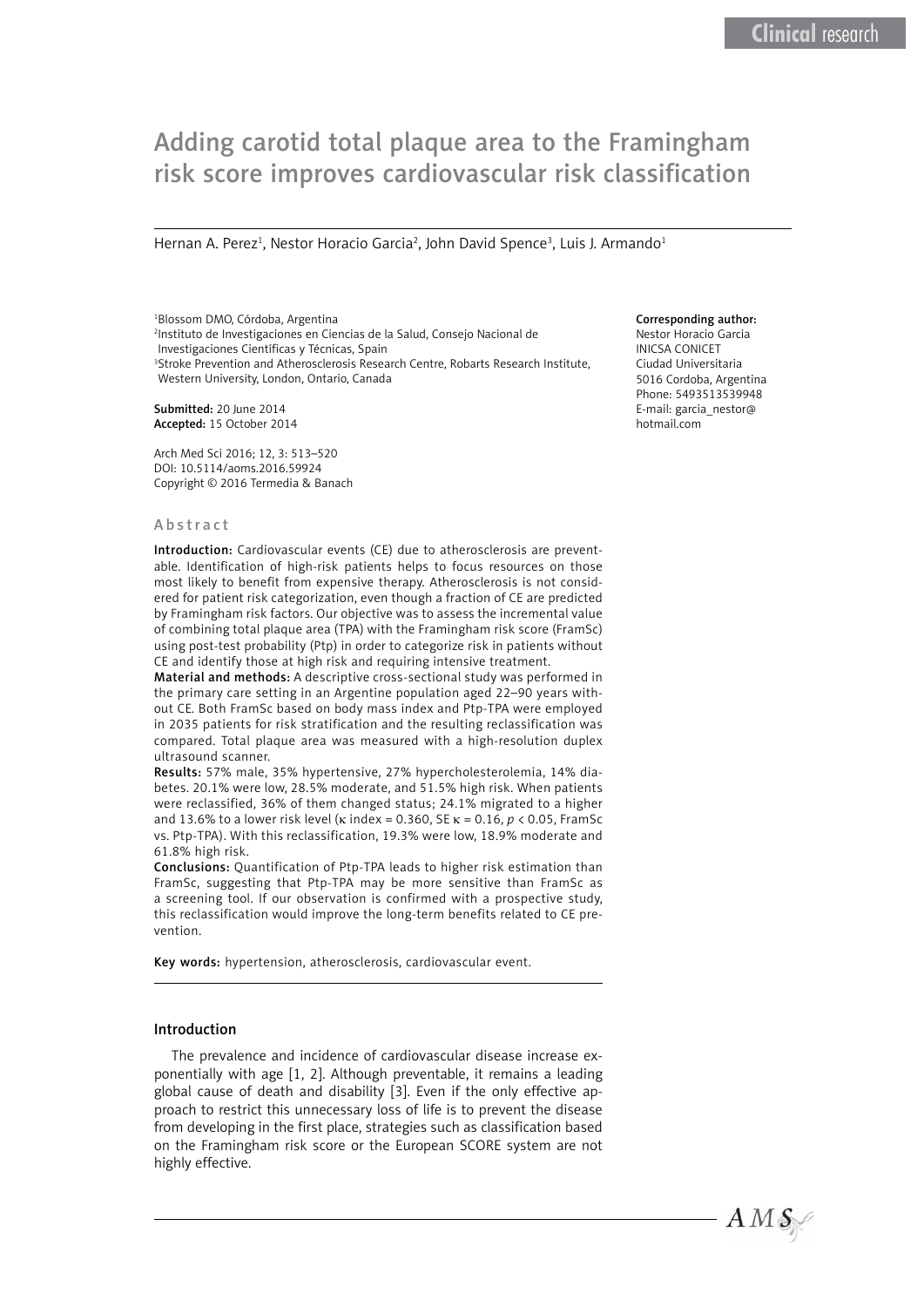This lack of effectiveness may be the result of misclassification of patients as low risk and a resulting lack of treatment, or as high risk and corresponding overmedication. These facts remind us that although exposure to causal factors is important, susceptibility to these factors and the disease in question might be more important. Despite its great promise, genetic testing for susceptibility has not yet proven to be useful for risk stratification [4].

Many new approaches to improve risk prediction are in development, using new biochemical and clinical [5, 6] strategies, but these are not appropriate [7–9].

Atherosclerosis, the leading cause of cardiovascular disease, develops over decades silently before symptoms occur. Thus, while there is an opportunity for timely detection and personalized prevention, the period before development of symptoms (preclinical atherosclerosis) is not used efficiently, either to prevent events or to appropriately categorize the risk of patients in primary care. Subclinical atherosclerosis can be detected very accurately and non-invasively by determining carotid total plaque area (TPA) by ultrasound. A recent meta-analysis showed that TPA is a stronger predictor of cardiovascular risk than the more widely used carotid intima-media thickness (IMT) [10], and an accompanying editorial [11] explained why it is more useful for assessing effectiveness of therapy.

Thus, the objective of this study was to assess the incremental value of combining the measurement of TPA with the Framingham risk score (FramSc) using post-test probability (Ptp) for categorizing risk in a population without history of cardiovascular event (CE), and identifying patients at high risk for CE who require intensive treatment.

# Material and methods

# Study participants

This was a cross-sectional study in a consecutive sample of 2035 physician-referred individuals being followed in an atherosclerosis prevention program (LifeQualityA), conducted by Blossom DMO Argentina, who signed informed consent. The study was approved by the Blossom DMO Argentina ethics committee.

#### Risk factor assessment

We excluded patients who reported any personal history of cardiovascular disease defined by prior myocardial infarction or coronary/peripheral revascularization or any current symptoms potentially suggestive of angina, defined by self-reports of chest pain, chest pressure, chest tightness, stroke and chronic renal failure. We included patients aged > 18 years with a Framingham score greater than 6% because we focused on patients in whom risk reclassification might change therapy. Very low-risk patients would not be candidates for therapy such as statins [12].

All individuals provided details of their demographics, medical history, medication usage, current symptoms, and involvement in leisure time physical activity. A history of cigarette smoking was considered positive if a subject was a current or former smoker. History of hypercholesterolemia was defined as positive for any individual self-reporting a history of high total cholesterol, high LDL, low HDL and/or high triglycerides, or the current use of lipid-lowering therapy. Patients were considered diabetic if they reported using oral hypoglycemic agents, insulin sensitizers, or subcutaneous insulin. Patients were considered hypertensive if they reported a history of this condition or the use of antihypertensive medications. Body mass index (BMI) was calculated from height and weight.

### Framingham risk score determination

Framingham sex-specific risk equations were used to predict the 10-year risk of developing myocardial infarction (MI) or cardiovascular death (CVDeath) as previously described [13].

Blood pressure was measured three times in the sitting position after 5 min of rest with the OMRON Hem 705 sphygmomanometer [14]. The average of the three readings was used in the present analyses. The individuals were divided into three groups: low-risk  $( \leq 10\% 10$ -year risk), intermediate-risk (10–20% risk) and high-risk (> 20% risk).

# Carotid plaque area determination

Total carotid plaque area was measured as described previously [15] with a high-resolution duplex ultrasound scanner. Plaque was defined as a local thickening of the intima  $> 1$  mm in thickness. Measurements were made in magnified longitudinal views of each plaque seen in the right and left common, internal, and external carotid arteries. The plane in which each plaque was measured was given by the view showing the largest extent of plaque. The image was then frozen and magnified, and the plaque was measured by tracing around the perimeter with a cursor on the screen (Figure 1). The operator then moved on to the next plaque and repeated the process until all visible plaques were measured. The sum of cross-sectional areas of all plaques seen between the clavicle and the angle of the jaw was taken as TPA. Total plaque area was divided by 2 (to match the risk prediction in the Tromsø study [16], in which plaque was measured only on one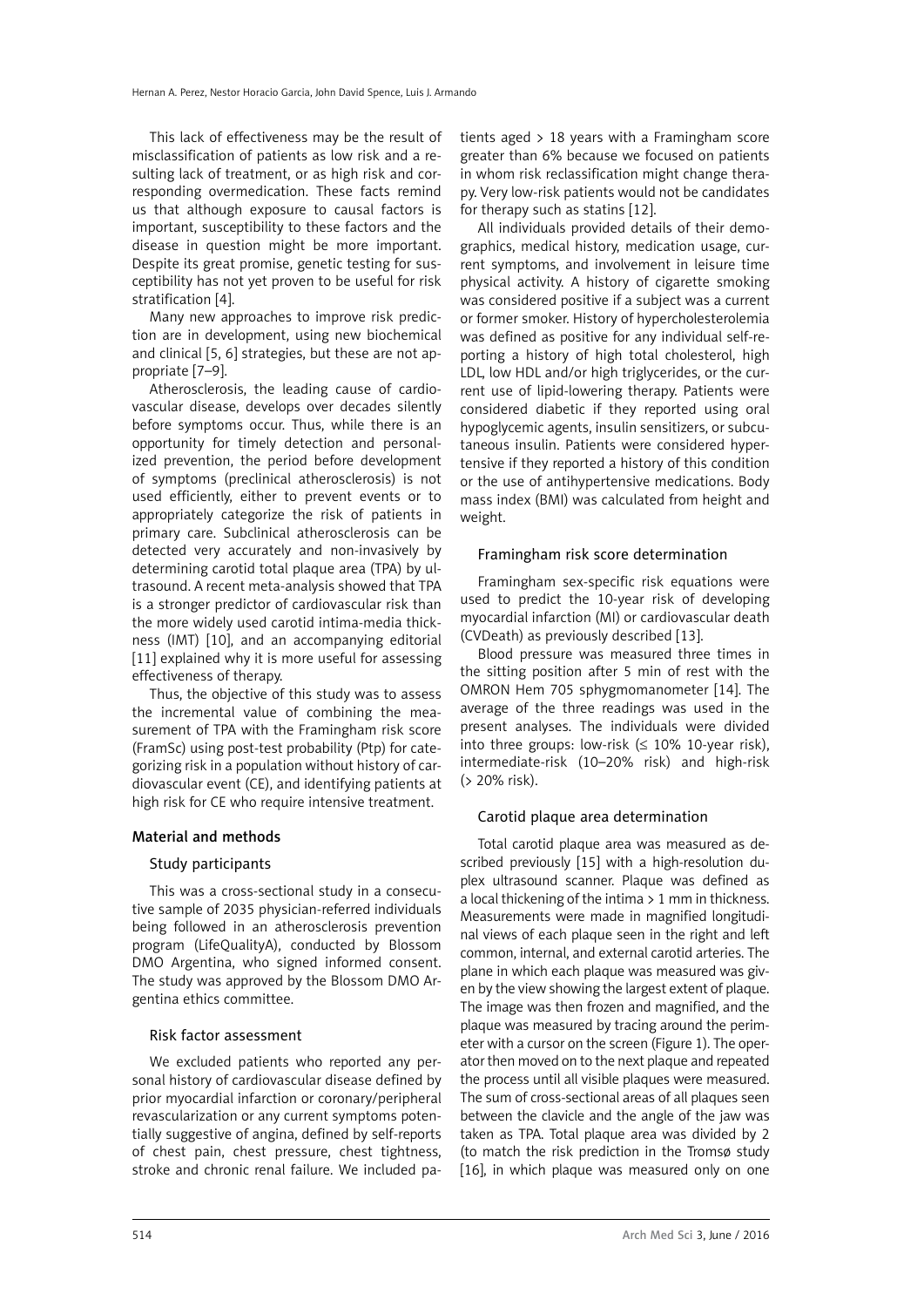side) and this value was used for the post-test analysis. Only patients for whom complete data were available were included in the present study; 46 patients were excluded from the database as a result of morbid obesity obscuring accurate carotid artery evaluation.

Intra-observer reliability (intraclass correlation) was 0.94 for repeated measurements. For the purpose of demonstrating generalizability of our results to other ultrasound laboratories and clinics, we previously carried out a study of interobserver reliability in which plaque area measurements in 25 patients were repeated a week apart by 2 technicians using 2 different machines. The senior technologist, who has been carrying out these measurements for 8 years and who performed all the measurements on which this article was based, used a new, high-resolution TL HDI 5000 scanner; the junior technologist, who has been doing such measurements for 1 year, used an ATL Mark 9 duplex scanner. The reliability (intraclass correlation) was 0.85, with the senior technician using the higher-resolution machine systematically measuring more plaque [8].

# Statistical analysis

Data were expressed as mean ± SD. Descriptive statistics were used to summarize patient characteristics. We determined FRS, body mass index version (FRS/BMI), for each patient, and it was expressed as the percentage 10-year risk [13]. The post-test probability TPA (Ptp-TPA) was then used as a surrogate marker for the combined outcome of fatal myocardial infarction and stroke, calculated by using the Bayes formula and risk calculator designed by Romanens *et al.* [17, 18] (http://www.scopri.ch/posttestcalculators1. html). Then, to compare both methods we calculated the Pearson coefficient. To evaluate whether the differences have a clinical impact, risk was divided into three categories, low (< 10%), moderate (10.1% to 20%) and high risk (> 20%), and finally data were evaluated with the  $\kappa$  coefficient. For statistical analysis, the level of significance was set at *p* < 0.05.



Figure 1. Measurement of carotid plaque area. Each plaque was measured in a longitudinal view in the plane in which the plaque is maximal. The image was frozen and magnified on the screen, and a cursor was traced around the perimeter of the cross section. The microprocessor in the duplex scanner displays the cross-sectional area of the plaque  $(cm<sup>2</sup>)$ . The plaque shown is in the right common carotid artery and measures 0.55 cm<sup>2</sup> (Reprinted with permission from ref. [8])

#### Results

The demographic data of the subjects studied are shown in Table I. In our middle-aged sample mean age  $\pm$  SD was 59  $\pm$ 0.2 years; 57% were male, 35% hypertensive, 27% had hypercholesterolemia and 14% were diabetic. There were no differences between men and women in the prevalence of cigarette smoking or use of antihypertensive treatment.

First, we classified patients based on FRS/BMI to predict their 10-year risk of MI or CVDeath [13]. From our sample of patients studied, the low-risk (< 10%) group represented 20.1% of the subjects. They were 48  $\pm 1$  years old, with a TPA of 16.6 ±1.1 mm2 . The moderate-risk group of patients represented 28.5% of the subjects, with an average age of 56 ±1 years, and average TPA of 33.0 ±1.5 mm2 . The high-risk group represented 51.5%, with an average age of  $65 \pm 1$  years, and average TPA of 80.4  $\pm$ 2.4 mm<sup>2</sup>. Framingham Risk Score (FRS) increased with age and number of risk factors ( $r = 0.87$  and  $r = 0.78$  respectively).

We then reclassified patients (low to high risk FRS) based on the TPA of carotid atherosclerosis;

| Parameter                | Female $(n = 860)$ | Male $(n = 1175)$ | Total $(n = 2035)$ |
|--------------------------|--------------------|-------------------|--------------------|
| Age [years]              | $63 \pm 0.4$       | $56 + 0.3$        | $59 \pm 0.3$       |
| Hypercholesterolemia (%) | 24.5               | 29.3              | 26.9               |
| Hypertension (%)         | 32.5               | 37.9              | 35.1               |
| Diabetes mellitus (%)    | 13.2               | 15.5              | 14.3               |
| $TPA [mm^2]$             | $48.4 \pm 1.8$     | $58.1 \pm 2.1$    | $54.1 \pm 1.4$     |
| FRS (%)                  | $17.7 \pm 0.3$     | $21.3 \pm 0.3$    | $19.8 + 0.2$       |

Table I. Characteristics of the study population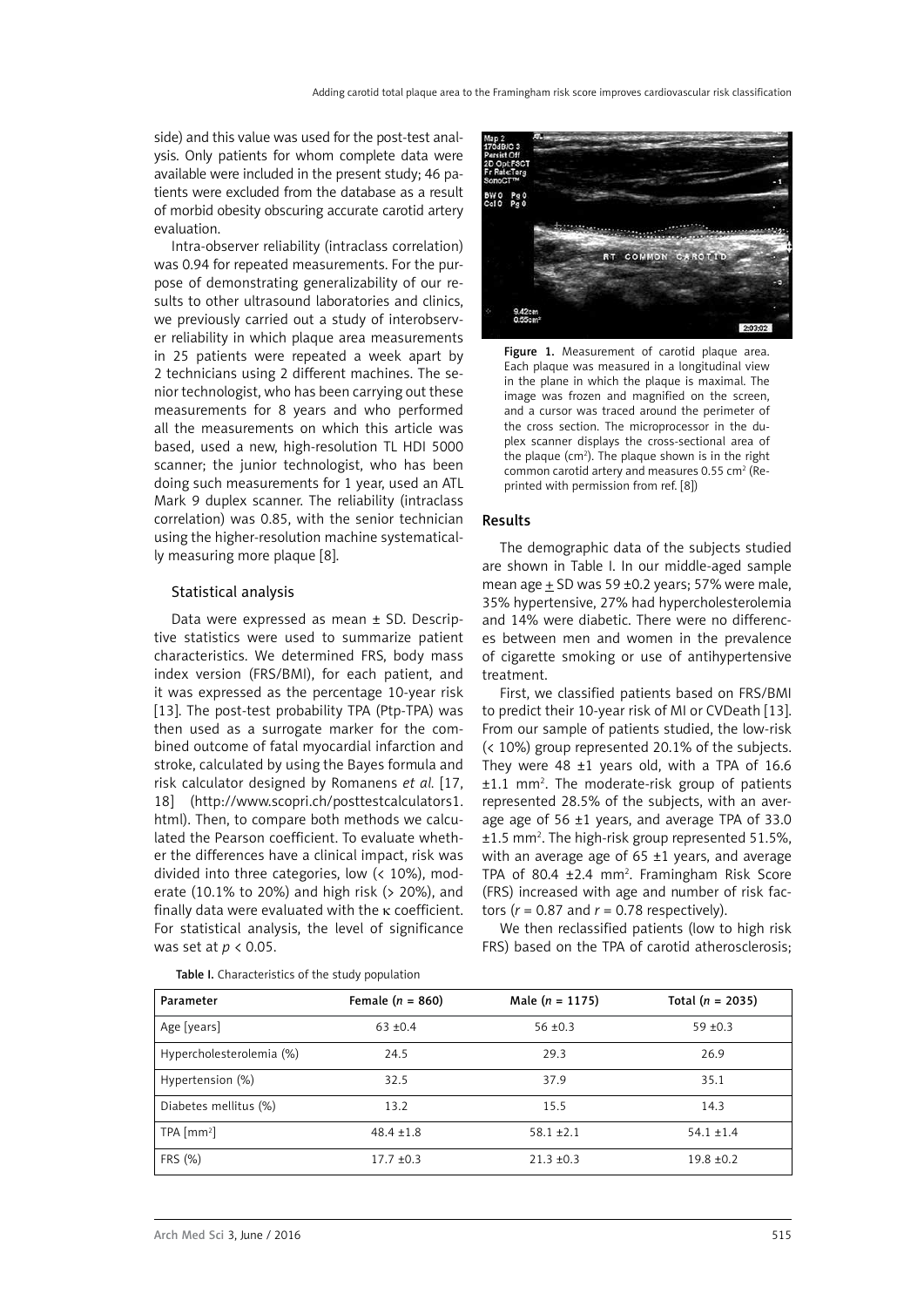Hernan A. Perez, Nestor Horacio Garcia, John David Spence, Luis J. Armando

| Framingham             | Post test category risk |          |      | Total |
|------------------------|-------------------------|----------|------|-------|
|                        | Low                     | Moderate | High |       |
| Low category risk      | 245                     | 130      | 34   | 409   |
| Moderate category risk | 129                     | 125      | 327  | 581   |
| High category risk     | 19                      | 129      | 897  | 1045  |
| Total                  | 393                     | 384      | 1258 | 2035  |

Table II. Category risk distribution FRS vs. Ptp-TPA (number of patients)



Figure 2. Distribution of risk category by FRS (black bars) vs. Ptp-TPA (white bars). \**p* < 0.05 vs. Framingham score

768 subjects were re-scored to a new risk category: 491 (24.1%) migrated to a higher risk and 277 (13.6%) were reclassified to a lower risk category ( $\kappa$  index = 0.360, SE  $\kappa$  = 0.16) (Table II, Figure 2). The Pearson correlation between both cardiovascular risk methods was 0.813 (*p* < 0.0001), suggesting that risk did not correlate between the methods in a small fraction of patients.

#### Discussion

We have demonstrated that in a representative sample of patients in primary care, stratification of Ptp-TPA leads to significantly different risk estimation than the FRS. These findings suggest that inclusion of subclinical atherosclerosis may help to better predict cardiovascular event (CE), and thus identify patients who would benefit most from intensive preventive therapies. A prospective study would be needed to confirm this hypothesis.

The FRS is one of the most validated and widely used predictive scores in the medical literature. The FRS was developed in 1998 [12] with robust methods and was intended to offer prospective risk assessment for coronary heart disease risk in men and women without previous heart disease. Risk was calculated based on age, sex, blood pressure, total or low-density lipoprotein cholesterol level, high-density lipoprotein cholesterol level, smoking status, and presence of diabetes mellitus; however, a simpler FRS version replacing laboratory results with body mass index can be used for more cost-effective and simple stratification by the primary care physician [13]. This method was used in this study.

While atherosclerosis is the main cause of coronary events, and a substantial proportion of strokes, measurement of preclinical burden of atherosclerosis is not used for stratification in any Framingham analysis. Total plaque area determination is a simple and highly reproducible method to quantify atherosclerosis. This may explain why in many studies the FRS does not predict most of the cardiovascular events observed [19]. Spence [20] found that a high FRS identified only 32% of patients who would experience events, whereas 77% of the events occurred among patients in the top quartile of TPA.

As pointed out by Spence [20, 21] and Hackam [21], "Virtually all positive randomized trials of cardiovascular prevention in high-risk patients show relative risk reductions in the range of 9% to 30% [22–26]; this means that 70% to 80% of events are not prevented by guideline-advocated therapies. In the STENO-2 trial, despite a long-term, intensive, multifactorial intervention in diabetic subjects, only 50% of cardiovascular events were prevented during a follow-up of 14 years [27]. In real-world practice, results of therapy tend to be even less effective than in clinical trials."

Additionally, the Framingham risk score does not assess other factors related to the development of atherosclerosis, such as physical inactivity, hypertriglyceridemia, Lp(a), small LDL particles or family history, and finally, it cannot be applied in all populations.

Because of these limitations, many studies have tried to improve the prediction scores, and some advances have been made. Several European countries evaluated the SCORE model instead of the Framingham model. In Austria, the SCORE model for low-risk regions overestimated mortality rates [28]. In Germany, the SCORE for high-risk regions overestimated absolute risks as compared with the Framingham risk function and mortality statistics [29]. In a third comparison, the SCORE model underestimated risks as compared with the Framingham and FINRISK models in a South Asian population in the United Kingdom [30].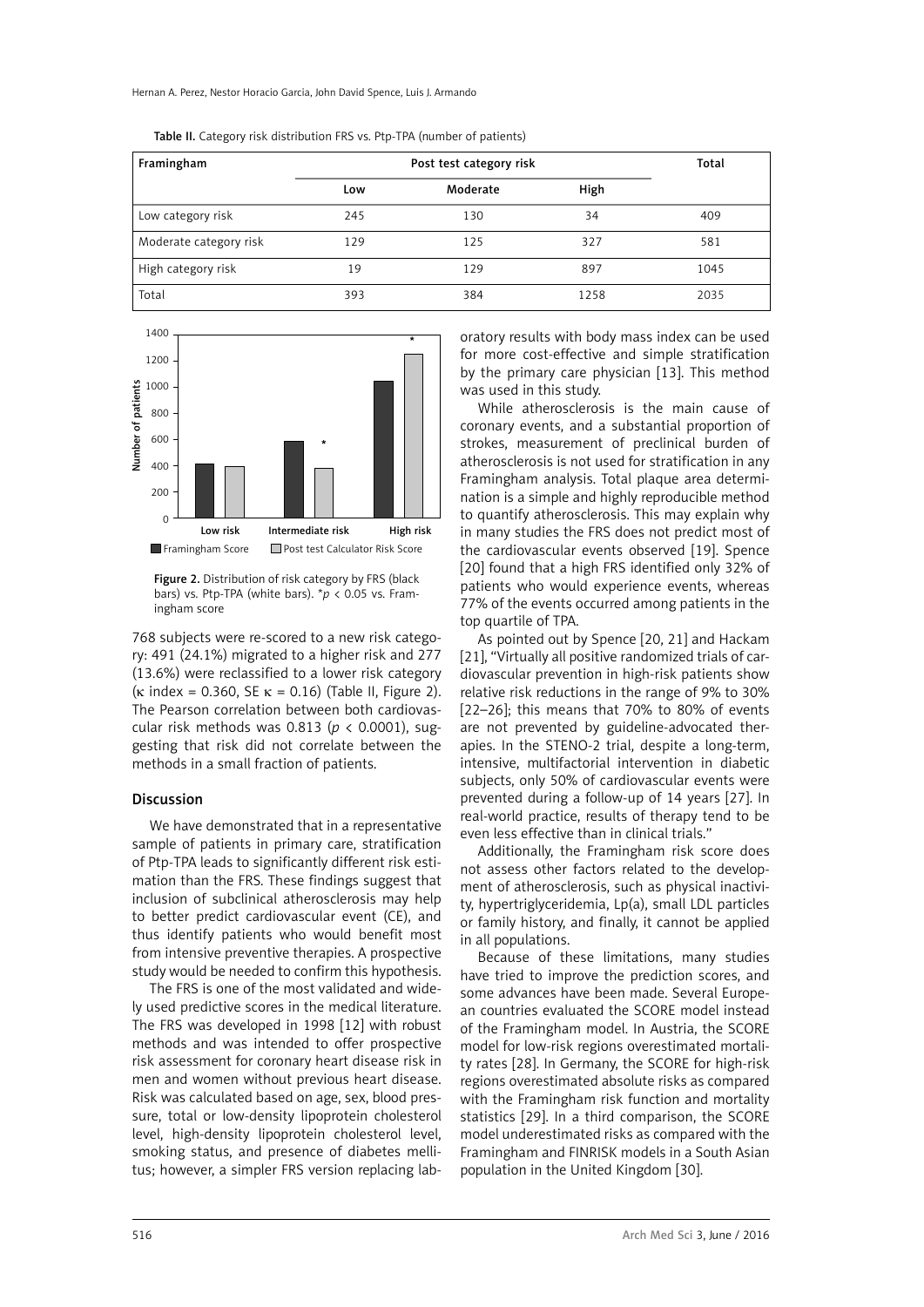Kivimäki *et al.* [31] investigated whether the addition of information regarding job strain improved its predictive power in a low-risk working population, but when compared with the Framingham algorithm this maneuver did not improve the model's predictive performance. Scheltens *et al.* [32] compared the Framingham Heart Study risk model with the SCORE risk prediction model. However, they found that both the SCORE model and the Framingham model functions were insufficient to predict absolute risks.

Wouter de Ruijter *et al.* [33] evaluated the performance of Framingham risk factors, adding new biomarkers to predict cardiovascular mortality in the elderly. They found that in the very elderly with no history of cardiovascular disease, homocysteine alone is able to identify those at high risk of cardiovascular mortality, whereas classic risk factors included in the Framingham risk score are not. Many other strategies have been used to predict heart dysfunction [34], suggesting that additional information is required in these classical risk stratification algorithms.

Thus the Framingham score has important limitations, and we hypothesized that the addition of a measurement of preclinical atherosclerotic burden would enhance prediction of absolute risk.

For this purpose we selected TPA, because it is noninvasive, is highly reproducible, requires minimal training, is not expensive, can identify both calcified and non-calcified atherosclerotic plaques with an axial resolution accuracy of  $\langle$  0.1 mm, and can be used to guide management and monitor therapy aimed at decreasing atherosclerotic plaque area [21].

There are other techniques to evaluate subclinical atherosclerosis such as non-contrast computed tomography imaging of coronary arteries for calcification using the coronary artery calcium (CAC) score, B-mode ultrasound to measure carotid intima-media thickness (CIMT), and the ankle brachial index (ABI). TPA, however, has many advantages over these techniques. The CAC score serves as a noninvasive measure of coronary plaque burden [35–37], and it has prognostic value, independent of and incremental to that of the Framingham Risk Score, demonstrated in multiple studies [36, 37]. The major limitations of CAC scoring are radiation exposure and cost.

B-mode ultrasound to measure CIMT requires special technical expertise in performance and interpretation of the results [38, 39]. With this method, prospective studies also showed incremental prognostic information for traditional risk factor scoring, and improved risk classification [40, 41]. However, comparative studies in asymptomatic subjects have shown that the CAC score provides greater incremental prognostic information compared to CIMT [42, 43].

Finally, an ABI of  $\langle$  0.9 is considered diagnostic for lower extremity peripheral arterial disease (flow-limiting atherosclerosis) and is associated with a high risk of developing other atherosclerotic manifestations. The limitations of this method include the indirect measure of obstruction only assumed to be due to atherosclerosis and its inability to determine treatment efficiency.

Taking these issues into consideration, addition of TPA to the FRS may help to better predict cardiovascular events compared to the FRS. This is easily explained based on the following example: Mrs. CEB is a 57-year-old without hypertension or diabetes mellitus, with a systolic blood pressure of 116 mm Hg, a small carotid plaque area of 20 mm<sup>2</sup> and a BMI of 22.73 kg/m<sup>2</sup>. Her FRS is 8.99%, indicating low risk and a vascular age of 66 years. These parameters do not directly evaluate the vascular tree; it is possible that this patient would receive general lifestyle advice on a cardioprotective dietary pattern, physical activity and smoking cessation or another non-pharmacological approach to treat multiple risk factors. If we evaluate this patient based on TPA, however, the result changes. Now her post-test is 23%, reclassifying the patient to a high risk score, and so the patient will be treated differently.

Thus, the post-test procedure provides the physician with a method to identify vascular disease early and the possibility to treat patients appropriately before they experience a cardiovascular event. It has been shown previously that coronary artery calcium scoring is of value in the general population when combined with traditional risk factors using a post-test classification: In the MESA study [43], coronary artery calcium (CAC) scoring improved the prediction of coronary events including revascularization. In the Heinz Nixdorf Recall study, CAC scoring improved the prediction of hard coronary events, i.e. cardiac death and myocardial infarction [37]. In the Rotterdam Study, hard coronary event prediction was significantly improved in an elderly cohort [44].

Today, fewer than 15% of patients hospitalized with a first atherosclerotic event are taking preventive lipid-lowering treatment before admission, and the majority of these have only been treated for a few years [45]. Additionally, recent reports have highlighted the importance of "optimal" medical therapy with antiplatelet drugs in reducing both first-ever and recurrent stroke [46] as well as optimal doses of statins [47, 48]. If patients destined for symptomatic disease can be identified and treated at an earlier stage by means of a combination of biomarkers and noninvasive imaging, prevention of cardiovascular events will be more successful. These issues were highlighted in 2011 by Sillesen and Falk [49], Puz *et al.* [50] and by Hecht [51].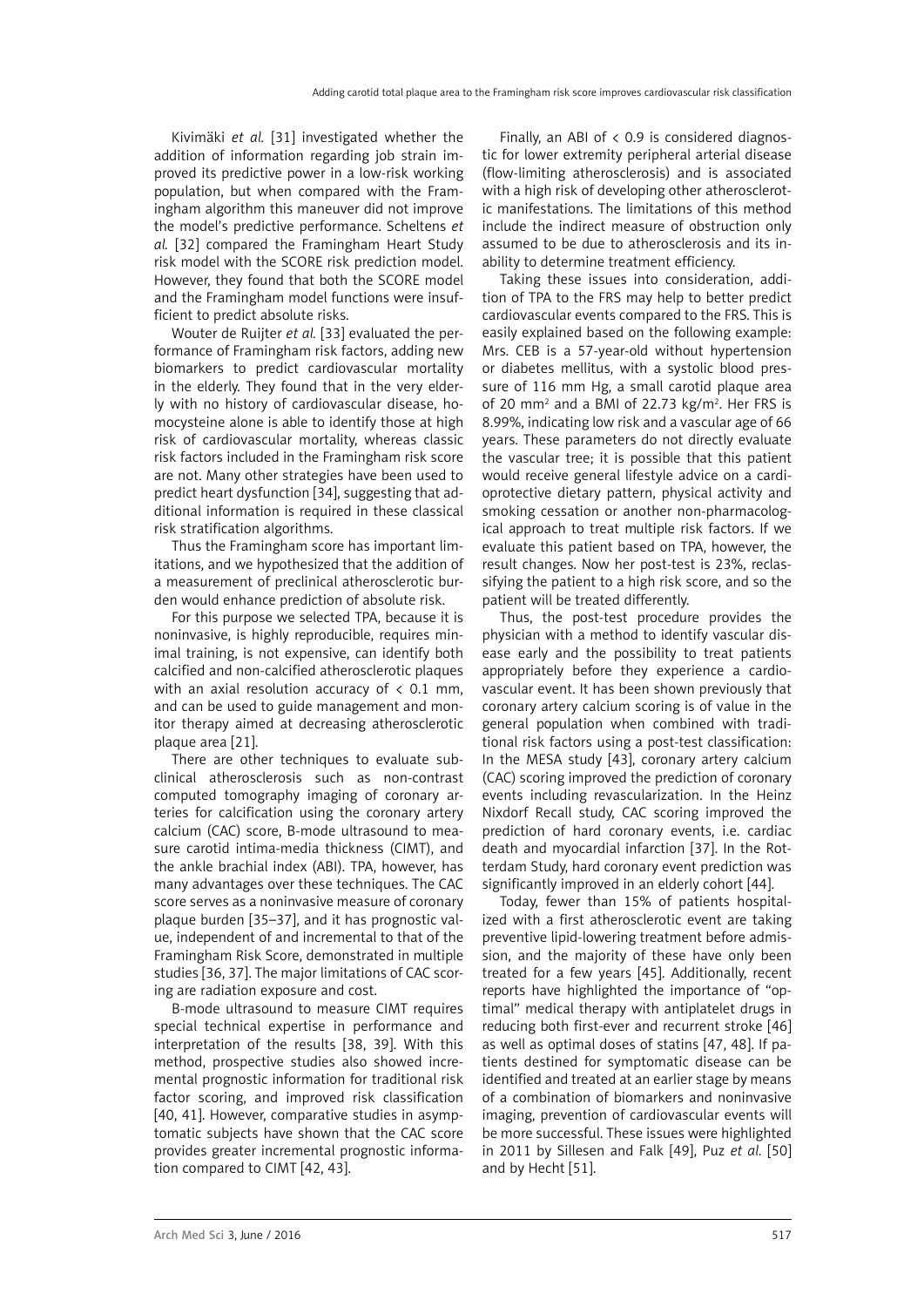In our study, 36% of the population evaluated changed risk status, 62% of whom notably migrated from the intermediate-risk group to the highrisk group. These patients are now on intensive treatment to prevent a cardiovascular event.

Lastly, it is important to note that in this study we only included patients with  $> 6\%$  FRS from a primary prevention network center in Argentina, and thus its results may not apply to secondary prevention or other countries. However, the findings of Spence *et al.* [52, 53] suggest that this approach would also be useful in secondary prevention. Additionally, because it is a cross sectional study, we cannot confirm prediction of events; a prospective study with follow-up to events would be necessary to confirm these results.

In conclusion, there is a critical need to refine predictive models or to develop them de novo to predict events. As described above, physical and blood-based constituents are dynamic and can participate in atherosclerosis, in the development of vulnerable plaques, and in plaque rupture. A blood-based profile should yield significant predictive information for the near term, and if this biomarker approach could be supplemented by TPA analyses it would be more relevant for nearterm cardiovascular risk prediction.

#### Acknowledgments

We wish to acknowledge the invaluable help of Paul Atkins, for his careful review and editing of the manuscript.

This study was supported by an unrestricted institutional grant from Blossom DMO, Córdoba, Argentina.

#### Conflict of interest

Drs. Perez and García have no conflicts of interest with regard to the content of this article. J. David Spence and Luis Armando are principals in Vascularis Inc.

#### References

- 1. McDermott MM. The international pandemic of chronic cardiovascular disease. JAMA 2007; 297: 1253-5.
- 2. Rosamond W, Flegal K, Friday G, et al.; for the American Heart Association Statistics Committee and Stroke Statistics Subcommittee. Heart Disease and Stroke Statistics--2007 Update: A Report From the American Heart Association Statistics Committee and Stroke Statistics Subcommittee. Circulation 2007; 115: e69-171.
- 3. Murray CJ, Lauer JA, Hutubessy RC, et al. Effectiveness and costs of interventions to lower systolic blood pressure and cholesterol: a global and regional analysis on reduction of cardiovascular-disease risk. Lancet 2003; 361: 717-25.
- 4. Manolio TA. Genomewide association studies and assessment of the risk of disease. N Engl J Med 2010; 363: 166-76.
- 5. Kivimaki M, Tabak AG, Batty GD, et al. Incremental predictive value of adding past blood pressure measurements to the Framingham Hypertension Risk equation: the Whitehall II Study. Hypertension 2010; 55: 1058-62.
- 6. Araujo AB, Hall SA, Ganz P, et al. Does erectile dysfunction contribute to cardiovascular disease risk prediction beyond the Framingham risk score? J Am Coll Cardiol 2010; 55: 350-6.
- 7. Tzoulaki I, Liberopoulos G, Ioannidis JP. Assessment of claims of improved prediction beyond the Framingham risk score. JAMA 2009; 302: 2345-52.
- 8. Spence JD, Eliasziw M, DiCicco M, Hackam DG, Galil R, Lohmann T. Carotid plaque area: a tool for targeting and evaluating vascular preventive therapy. Stroke 2002; 33: 2916-22.
- 9. Park ST, Kim JK, Yoon KH, et al. Atherosclerotic carotid stenoses of apical versus body lesions in high-risk carotid stenting patients. AJNR Am J Neuroradiol 2010; 31: 1106-12.
- 10. Inaba Y, Chen JA, Bergmann SR. Carotid plaque, compared with carotid intima-media thickness, more accurately predicts coronary artery disease events: a meta-analysis. Atherosclerosis 2012; 220: 128-33.
- 11. Spence JD. Carotid plaque measurement is superior to IMT Invited editorial comment on: carotid plaque, compared with carotid intima-media thickness, more accurately predicts coronary artery disease events: a meta-analysis-Yoichi Inaba, M.D., Jennifer A. Chen M.D., Steven R. Bergmann M.D., Ph.D. Atherosclerosis 2012; 220: 34-5.
- 12. Wilson PWF, D'Agostino RB, Levy D, Belanger AM, Silbershatz H, Kannel WB. Prediction of coronary heart disease using risk factor categories. Circulation 1998; 97: 1837-47.
- 13. D'Agostino RB Sr, Vasan RS, Pencina MJ, et al. General cardiovascular risk profile for use in primary care: The Framingham Heart Study. Circulation 2008; 117: 743-53.
- 14. Vera-Cala LM, Orostegui M, Valencia-Angel LI, Lopez N, Bautista LE. Accuracy of the Omron HEM-705 CP for blood pressure measurement in large epidemiologic studies. Arq Bras Cardiol 2011; 96: 393-8.
- 15. Barnett PA, Spence JD, Manuck SB, Jennings JR. Psychological stress and the progression of carotid artery disease. J Hypertens 1997; 15: 49-55.
- 16. Johnsen SH, Mathiesen EB, Joakimsen O, et al. Carotid atherosclerosis is a stronger predictor of myocardial infarction in women than in men: a 6-year follow-up study of 6226 persons: the TromsØ Study. Stroke 2007; 38: 2873-80.
- 17. Romanens M, Ackermann F, Spence JD, et al. Improvement of cardiovascular risk prediction: time to review current knowledge, debates, and fundamentals on how to assess test characteristics. Eur J Cardiovasc Prevent Rehabil 2010; 17: 18-23.
- 18. García NH, Pérez HA, Spence JD, Armando LJ. Risk of vascular disease in premenopausal women with diabetes mellitus. Clin Ther 2014; 36: 1924-34.
- 19. Gordon T, Garcia-Palmieri MR, Kagan A, Kannel WB, Schiffman J. Differences in coronary heart disease in Framingham, Honolulu and Puerto Rico. J Chronic Dis 1974; 27: 329-344.
- 20. Spence JD. Point: uses of carotid plaque measurement as a predictor of cardiovascular events. Prev Cardiol 2005; 8: 118-21.
- 21. Spence JD, Hackam DG. Treating arteries instead of risk factors: a paradigm change in management of atherosclerosis. Stroke 2010; 41: 1193-9.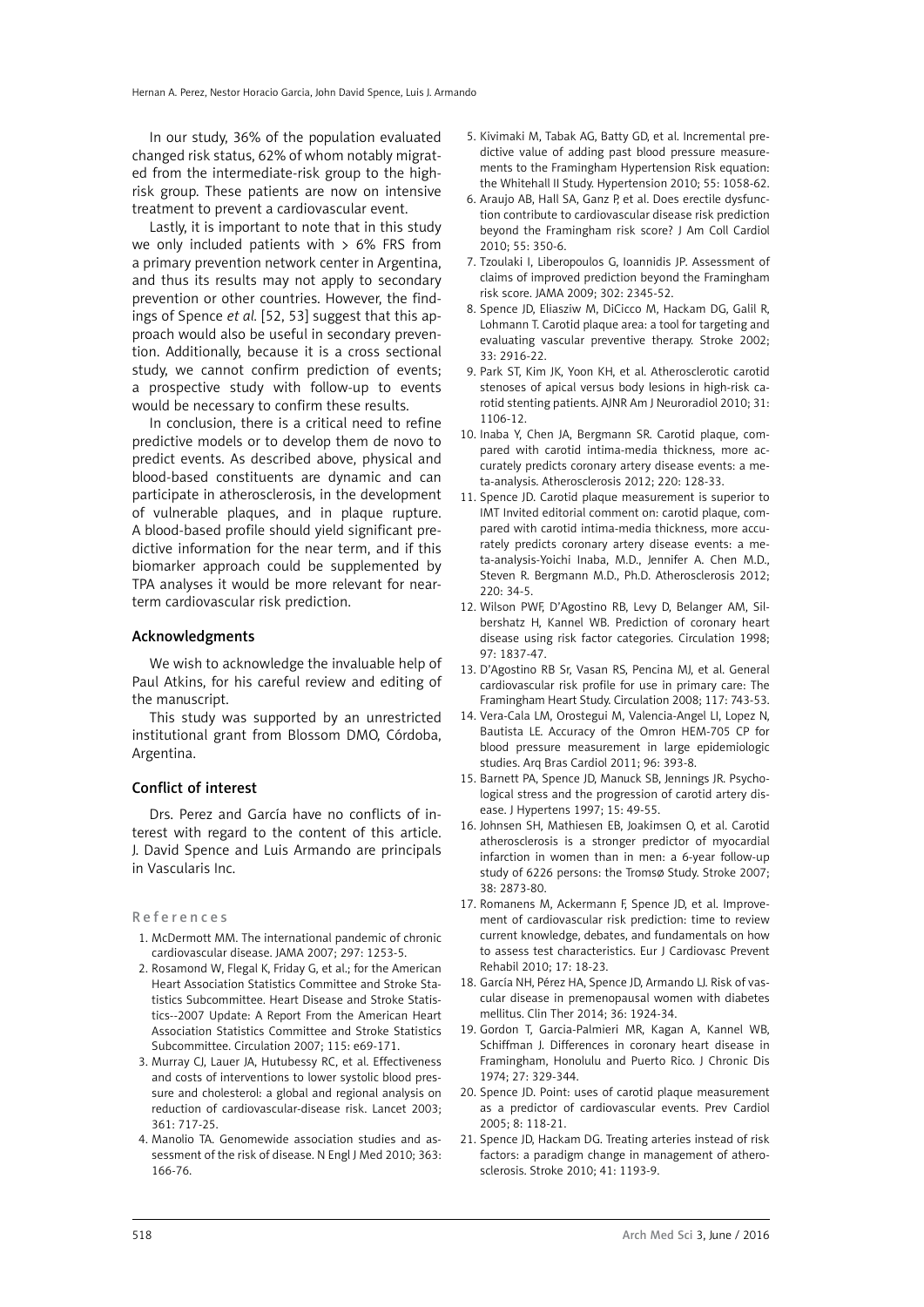- 22. Yusuf S, Sleight P, Pogue J, Bosch J, Davies R, Dagenais G. Effects of an angiotensin-converting-enzyme inhibitor, ramipril, on cardiovascular events in high-risk patients. The Heart Outcomes Prevention Evaluation Study Investigators. N Engl J Med 2000; 342: 145-53.
- 23. MRC/BHF Heart Protection Study of cholesterol lowering with simvastatin in 20,536 high-risk individuals: a randomised placebo-controlled trial. Lancet 2002; 360: 7-22.
- 24. Chen ZM, Jiang LX, Chen YP, et al. Addition of clopidogrel to aspirin in 45,852 patients with acute myocardial infarction: randomised placebo-controlled trial. Lancet 2005; 366: 1607-21.
- 25. Fox KM. Efficacy of perindopril in reduction of cardiovascular events among patients with stable coronary artery disease: randomised, double-blind, placebo-controlled, multicentre trial (the EUROPA study). Lancet 2003; 362: 782-8.
- 26. Ridker PM, Danielson E, Fonseca FA, et al. Rosuvastatin to prevent vascular events in men and women with elevated C-reactive protein. N Engl J Med 2008; 359: 2195-207.
- 27. Gaede P, Lund-Andersen H, Parving HH, Pedersen O. Effect of a multifactorial intervention on mortality in type 2 diabetes. N Engl J Med 2008; 358: 580-91.
- 28. Ulmer H, Kollerits B, Kelleher C, Diem G, Concin H. Predictive accuracy of the SCORE risk function for cardiovascular disease in clinical practice: a prospective evaluation of 44 649 Austrian men and women. Eur J Cardiovasc Prevent Rehabil 2005; 12: 433-41.
- 29. Neuhauser HK, Ellert U, Kurth BM. A comparison of Framingham and SCORE-based cardiovascular risk estimates in participants of the German National Health Interview and Examination Survey 1998. Eur J Cardiovasc Prevent Rehabil 2005; 12: 442-50.
- 30. Bhopal R, Fischbacher C, Vartiainen E, Unwin N, White M, Alberti G. Predicted and observed cardiovascular disease in South Asians: application of FINRISK, Framingham and SCORE models to Newcastle Heart Project data. J Public Health 2005; 27: 93-100.
- 31. Kivimäki M, Nyberg ST, Batty GD, et al. Does adding information on job strain improve risk prediction for coronary heart disease beyond the standard Framingham risk score? The Whitehall II study. Int J Epidemiol 2011; 40: 1577-84.
- 32. Scheltens T, Verschuren WMM, Boshuizen HC, et al. Estimation of cardiovascular risk: a comparison between the Framingham and the SCORE model in people under 60 years of age. Eur J Cardiovasc Prevent Rehabil 2008; 15: 562-6.
- 33. de Ruijter W, Westendorp RGJ, Assendelft WJJ, et al. Use of Framingham risk score and new biomarkers to predict cardiovascular mortality in older people: population based observational cohort study. BMJ 2009; 338: a3083.
- 34. Szadkowska I, Pawlicki L, Kowalski J, Banach M, Goch JH, Chizynski K. Left ventricular dysfunction and NT-pro-BNP levels in patients with one-vessel disease after first ST-elevation myocardial infarction treated with primary coronary angioplasty. Kardiol Pol 2009; 67: 1201-6.
- 35. Taylor AJ, Cerqueira M, Hodgson JM, et al. ACCF/SCCT/ ACR/AHA/ASE/ASNC/NASCI/SCAI/SCMR 2010 appropriate use criteria for cardiac computed tomography. A report of the American College of Cardiology Foundation Appropriate Use Criteria Task Force, the Society of Cardiovascular Computed Tomography, the American College of Radiology, the American Heart Association,

the American Society of Echocardiography, the American Society of Nuclear Cardiology, the North American Society for Cardiovascular Imaging, the Society for Cardiovascular Angiography and Interventions, and the Society for Cardiovascular Magnetic Resonance. J Am Coll Cardiol 2010; 56: 1864-94.

- 36. Polonsky TS, McClelland RL, Jorgensen NW, et al. Coronary artery calcium score and risk classification for coronary heart disease prediction. JAMA 2010; 303: 1610-6.
- 37. Erbel R, Mohlenkamp S, Moebus S, et al. Coronary risk stratification, discrimination, and reclassification improvement based on quantification of subclinical coronary atherosclerosis: the Heinz Nixdorf Recall study. J Am Coll Cardiol 2010; 56: 1397-406.
- 38. Stein JH, Korcarz CE, Hurst RT, et al. Use of carotid ultrasound to identify subclinical vascular disease and evaluate cardiovascular disease risk: a consensus statement from the American Society of Echocardiography Carotid Intima-Media Thickness Task Force. Endorsed by the Society for Vascular Medicine. J Am Soc Echocardiogr 2008; 21: 93-111.
- 39. Rogowicz F, Araszkiewicz A, Pilacinski S, Zozulinska Z, Wykretowicz A, Wierusz-Wysocka B. Carotid intima-media thickness and arterial stiffness in type 1 diabetic patients with and without microangiopathy. Arch Med Sci 2012; 8: 484-90.
- 40. Nambi V, Chambless L, Folsom AR, et al. Carotid intima-media thickness and presence or absence of plaque improves prediction of coronary heart disease risk: the ARIC (Atherosclerosis Risk In Communities) study. J Am Coll Cardiol 2010; 55: 1600-7.
- 41. Polak JF, Pencina MJ, Pencina KM, O'Donnell CJ, Wolf PA, D'Agostino RB. Carotid-wall intima-media thickness and cardiovascular events. N Engl J Med 2011; 365: 213-21.
- 42. Newman AB, Naydeck BL, Sutton-Tyrrell K, et al. Relationship between coronary artery calcification and other measures of subclinical cardiovascular disease in older adults. Arterioscler Thromb Vasc Biol 2002; 22: 1674-9.
- 43. Folsom AR, Kronmal RA, Detrano RC, et al. Coronary artery calcification compared with carotid intima-media thickness in the prediction of cardiovascular disease incidence: the Multi-Ethnic Study of Atherosclerosis (MESA). Arch Intern Med 2008; 168: 1333-9.
- 44. Elias-Smale SE, Proenca RV, Koller MT, et al. Coronary calcium score improves classification of coronary heart disease risk in the elderly: the Rotterdam study. J Am Coll Cardiol 2010; 56: 1407-14.
- 45. Sachdeva A, Cannon CP, Deedwania PC, et al. Lipid levels in patients hospitalized with coronary artery disease: an analysis of 136,905 hospitalizations in Get With The Guidelines. Am Heart J 2009; 157: 111-7.
- 46. Estruch-Perez MJ, Plaza-Martinez A, Hernandez-Cadiz MJ, Soliveres-Ripoll J, Solaz-Roldan C, Morales SV. Interaction of cerebrovascular disease and contralateral carotid occlusion in prediction of shunt insertion during carotid endarterectomy. Arch Med Sci 2012; 8: 236-43.
- 47. Athyros VG, Katsiki N, Tziomalos K, et al. Statins and cardiovascular outcomes in elderly and younger patients with coronary artery disease: a post hoc analysis of the GREACE study. Arch Med Sci 2013; 9: 418-26.
- 48. Mercando AD, Lai HM, Aronow WS, et al. Reduction in atherosclerotic events: a retrospective study in an outpatient cardiology practice. Arch Med Sci 2012; 8: 57-62.
- 49. Sillesen H, Falk E. Why not screen for subclinical atherosclerosis? Lancet 2011; 378: 645-6.